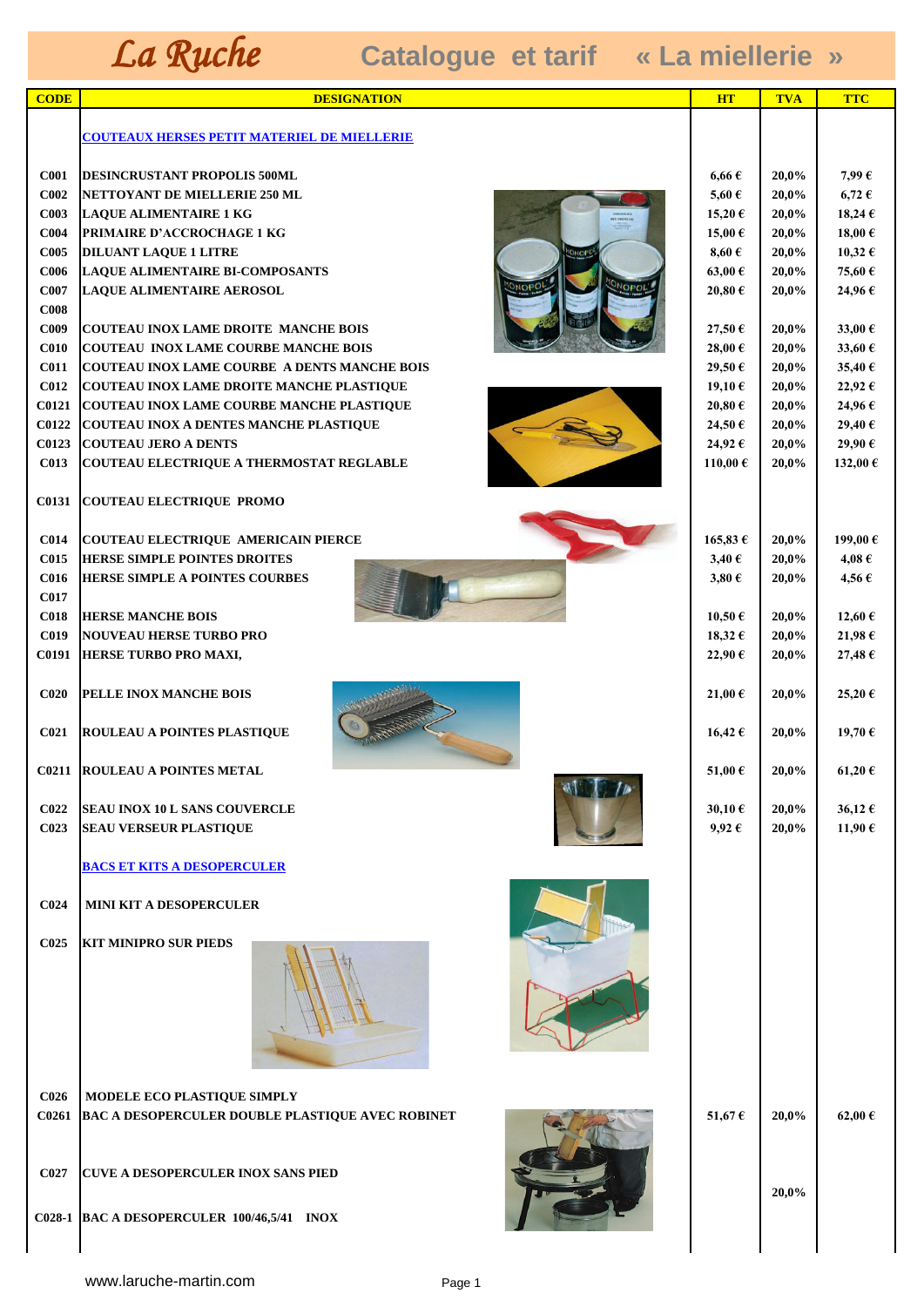| <b>CODE</b>                                  | <b>DESIGNATION</b>                                                                                                                                                             | <b>HT</b>                     | <b>TVA</b>              | <b>TTC</b>                    |
|----------------------------------------------|--------------------------------------------------------------------------------------------------------------------------------------------------------------------------------|-------------------------------|-------------------------|-------------------------------|
|                                              | <b>LES EXTRACTEURS</b>                                                                                                                                                         |                               |                         |                               |
| C <sub>029</sub>                             | <b>EXTRACTEUR SIMPLEX 4.2 TANGENTIEL SANS PIED</b><br><b>MANIVELLE DESSUS</b>                                                                                                  | 196,67€                       | 20,0%                   | 236,00€                       |
| C <sub>029</sub> 1<br><b>C030</b><br>C0301   | <b>EXTRACTEUR 4 1/2 C SUR PIEDS MANIVELLE SUR LE COTE</b><br><b>EXTRACTEUR MINI 4-2 MINI AVEC PIEDS MANIVELLE DESSUS</b><br><b>EXTRACTEUR 4 1/2 C SANS PIED MANIVELLE COTE</b> | 280,00€<br>234,00€<br>220,00€ | 20,0%<br>20,0%<br>20,0% | 336,00€<br>280,80€<br>264,00€ |
|                                              |                                                                                                                                                                                |                               |                         |                               |
| C034<br><b>C036</b>                          | <b>EXTRACTEUR 91/2 CADRES RADIAIRE</b><br><b>EXTRACTEUR 9 1/2 C RADIAIRE ELECTRIQUE</b>                                                                                        | 341,67€<br>830,00€            | 20,0%<br>20,0%          | 410,00€<br>996,00€            |
| <b>C036</b><br>C <sub>037</sub>              | <b>EXTRACTEUR LD12 12 1/2 C SAF</b><br><u>and a familiar</u><br>C036 1 EXTRACTEUR LD12 12 1/2 C SAF ELECTRIQUE                                                                 |                               |                         |                               |
| C <sub>038</sub><br>C039<br>C <sub>040</sub> | <b>EXTRACTEUR 18 1/2 C RADIAIRE LD18</b><br><b>ELECTRIQUE 18 1/2 ELECTRIQUE</b>                                                                                                |                               | 20,0%<br>20,0%          |                               |
| C <sub>041</sub>                             | $\bf{I}$<br><b>COMPACT MANUEL AVEC MATURATEUR 4 1/2 C SAF</b><br><b>COMPACT EN 9 1/2 C SAF</b>                                                                                 | 291,00€                       | 20,0%                   | 349,20€                       |
| C <sub>042</sub>                             | COMPACT AVEC BAC A DESPERCULER 91/2 C                                                                                                                                          | 664,00€                       | 20,0%                   | 796,80€                       |
|                                              | <b>ELECTRIQUE 9 1/2 C</b>                                                                                                                                                      | 1 145,83 €                    | 20,0%                   | 1 375,00 €                    |
| C <sub>043</sub><br>C <sub>043</sub>         | <b>KIT DE MOTORISATION ECO</b>                                                                                                                                                 | 230,00€                       | 20,0%                   | 276,00€                       |
| C0431                                        | <b>SAC POUR ESSORAGE OPERCULES</b>                                                                                                                                             | $15,45 \in$                   | 20,0%                   | 18,54 $\epsilon$              |
|                                              | DEVIS SUR DEMANDE POUR TOUT AUTRE MODELE D'EXTRACTEUR LIVRAISON RAPIDE                                                                                                         |                               |                         |                               |
|                                              |                                                                                                                                                                                |                               |                         |                               |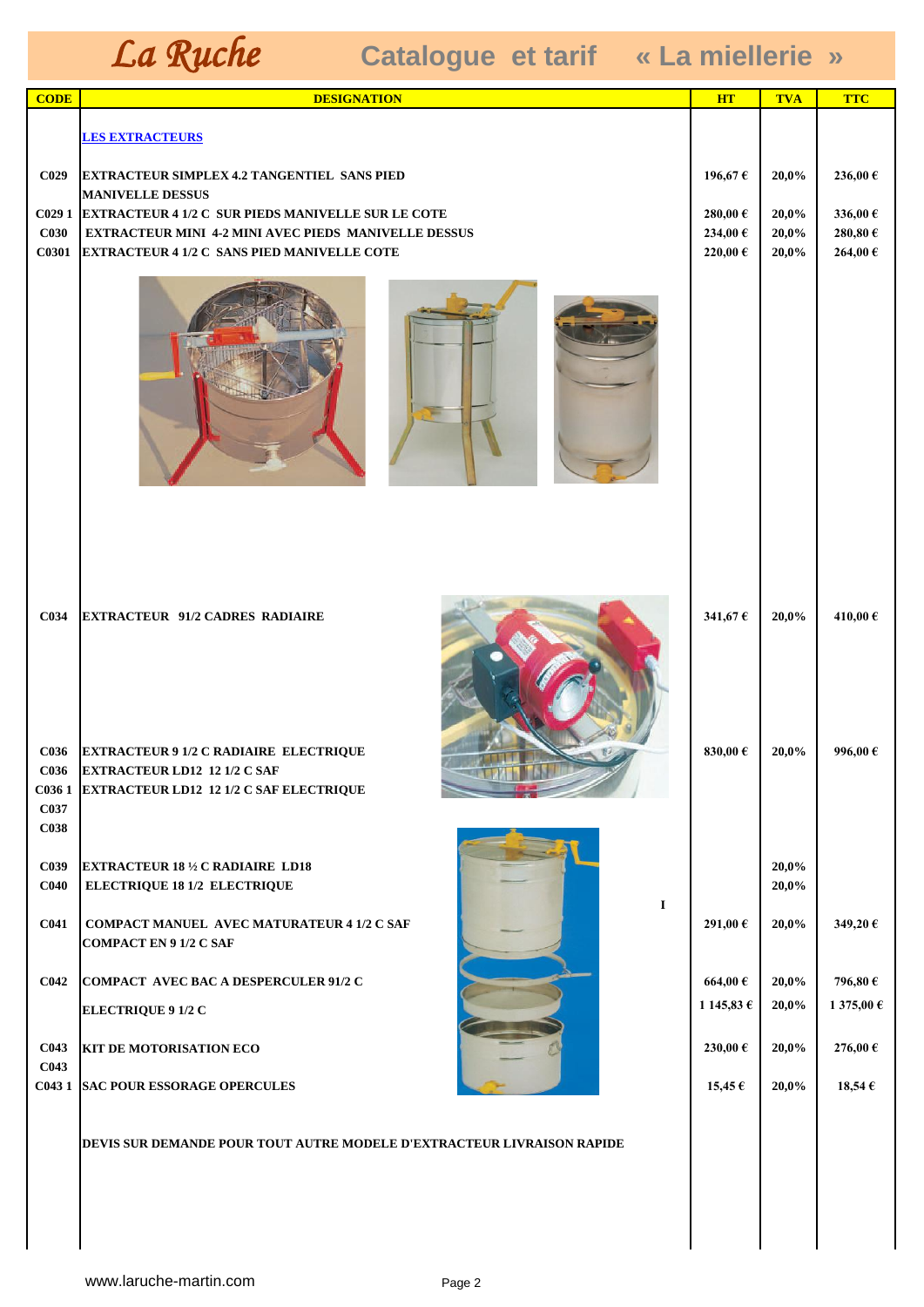| <b>CODE</b>                          | <b>DESIGNATION</b>                                        | <b>HT</b>            | <b>TVA</b>     | <b>TTC</b>         |
|--------------------------------------|-----------------------------------------------------------|----------------------|----------------|--------------------|
|                                      |                                                           |                      |                |                    |
|                                      | <b>LES MATURATEURS</b>                                    |                      |                |                    |
| <b>C044</b>                          | 50 KG                                                     | 79,50 €              | 20,0%          | 95,40 $\epsilon$   |
| C <sub>045</sub>                     | 100 KG                                                    | 106,67€              | 20,0%          | 128,00€            |
| <b>C046</b><br>C0461                 | <b>200 KG</b><br><b>SAF 100 KG AVEC TAMIS</b>             | 142,50 €<br>140,83 € | 20,0%<br>20,0% | 171,00€<br>169,00€ |
| C0462                                | <b>SAF 50 KG AVEC TAMIS</b>                               | 115,00 €             | 20,0%          | 138,00€            |
| C047                                 | LEGA 50 KG                                                | 89,00€               | 20,0%          | 106,80€            |
| <b>C048</b>                          | LEGA 100 KG                                               | 118,00€              | 20,0%          | 141,60€            |
| C <sub>049</sub>                     | LEGA 200 KG                                               | 165,00 €             | 20,0%          | 198,00€            |
|                                      | <b>DEVIS POUR MODELES SUPERIEURS</b>                      |                      |                |                    |
|                                      |                                                           |                      |                |                    |
| <b>C050</b><br>C <sub>051</sub>      | <b>SUPPORT ROUGE 50 KG</b><br><b>SUPPORT ROUGE 100 KG</b> | 33,00 €<br>35,50€    | 20,0%<br>20,0% | 39,60 €<br>42,60€  |
| <b>C052</b>                          | <b>SUPPORT ROUGE 200 KG</b>                               | 48,50€               | 20,0%          | 58,20€             |
|                                      |                                                           |                      |                |                    |
| C0491                                | MATURATEUR PLASTIQUE 40 KG                                | 19,50 €              | 20,0%          | 23,40 €            |
| C0492                                | MATURATEUR PLASTIQUE 80 KG                                | 37,50€               | 20,0%          | 45,00€             |
|                                      |                                                           |                      |                |                    |
| C0495                                | <b>SUPPORT BOIS INCLINABLE</b>                            | 25,00€               | 20,0%          | 28,00€             |
|                                      |                                                           |                      |                |                    |
|                                      | <b>FILTRES PASSOIRES MELANGEURS</b>                       |                      |                |                    |
|                                      |                                                           |                      |                |                    |
| C053                                 | TAMIS POUR MATURATEUR 50 ET 100 KG                        | 48,00€               | 20,0%          | 57,60€             |
|                                      | <b>DOUBLE TAMIS POUR MATURATEUR 50 ET 100 KG</b>          | 59,50€               | 20,0%          | 71,40€             |
| <b>C054</b>                          | TAMIS POUR MATURATEUR 200 KG ET 400 KG                    | 74,00€               | 20,0%          | 88,80 $\epsilon$   |
| <b>C055</b>                          | <b>PASSOIRE DOUBLE NYLON</b>                              |                      |                |                    |
|                                      |                                                           |                      |                |                    |
| <b>C056</b>                          | <b>PASSOIRE INOX DOUBLE</b>                               | 19,17€               | 20,0%          | 23,00 €            |
|                                      |                                                           |                      |                |                    |
| C057                                 | TOILE FILTRANTE NYLON LE METRE                            | 8,28 $\epsilon$      | 20,0%          | 9.94E              |
| <b>C058</b>                          | <b>SUPPORT EGOUTTOIR INOX</b>                             | 10,50 €              | 20,0%          | 12,60 €            |
|                                      |                                                           |                      |                |                    |
|                                      |                                                           |                      |                |                    |
|                                      |                                                           |                      |                |                    |
| <b>C059</b>                          | MELANGEUR SPIRALE DIAMETRE 70                             | 24,58€               | 20,0%          | 29,50€             |
| <b>C060</b>                          | <b>IMELANGEUR SPIRALE DIAMETRE 50</b>                     | 17,50€               | 20,0%          | 21,00€             |
| C <sub>061</sub><br>C <sub>062</sub> | <b>MELANGEUR APIREKORD</b>                                | 25,92€               | 20,0%<br>20,0% | 31,10€             |
|                                      |                                                           |                      |                |                    |
|                                      | <b>POMPE A MIEL</b>                                       |                      |                |                    |
|                                      |                                                           |                      |                |                    |
|                                      | <b>C0621 POMPE A MIEL FLUX TRIPHASEE POUR FUT</b>         |                      |                |                    |
|                                      | PRIX SUR DEMANDE                                          |                      |                |                    |
|                                      | <b>DEFIGEUR TARIF SUR DEMANDE</b>                         |                      |                |                    |
| <b>C063</b>                          | <b>DEFIGEUR APITHERMA 210</b>                             |                      |                |                    |
| <b>C064</b>                          | <b>DEFIGEUR APITHERMA 250</b>                             |                      | 20,0%          | $0,00 \in$         |
| <b>C065</b>                          | <b>DEFIGEUR APITHERMA 280</b>                             |                      | 20,0%          | $0,00 \in$         |
| <b>C066</b>                          | <b>DEFIGEUR APITHERMA 330</b>                             |                      | 20,0%          | $0,00 \in$         |
| C067                                 | <b>DEFIGEUR APITHERMA 420</b>                             |                      | 20,0%          | $0,00 \in$         |
| <b>C068</b>                          | <b>DEFIGEUR APITHERMA 530</b>                             |                      | 20,0%          | $0,00 \in$         |
|                                      |                                                           |                      |                |                    |
| C <sub>069</sub><br>C <sub>070</sub> |                                                           |                      |                |                    |
|                                      |                                                           |                      |                |                    |
|                                      |                                                           |                      |                |                    |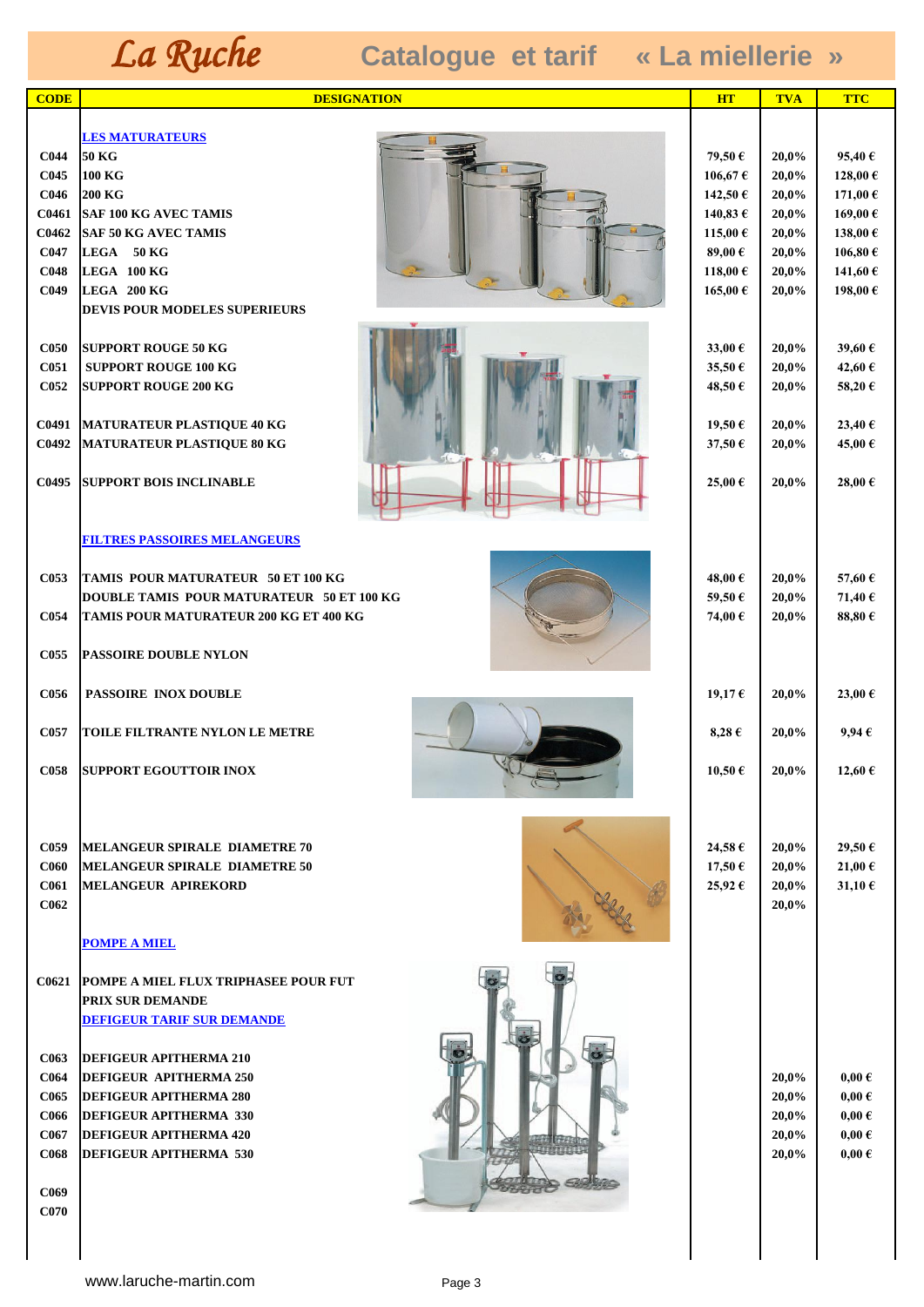| <b>CODE</b>              | <b>DESIGNATION</b>                             | <b>HT</b>           | <b>TVA</b>     | <b>TTC</b>               |
|--------------------------|------------------------------------------------|---------------------|----------------|--------------------------|
|                          |                                                |                     |                |                          |
|                          |                                                |                     |                |                          |
|                          |                                                |                     |                |                          |
|                          | <b>ROBINETTERIE</b>                            |                     |                |                          |
| <b>C071</b>              | <b>ROBINET PERFECTION PLASTIQUE 33/42</b>      |                     |                |                          |
| C <sub>072</sub>         | <b>ROBINET PERFECTION PLASTIQUE 40/49</b>      |                     |                |                          |
|                          |                                                |                     |                |                          |
| C073                     | <b>ROBINET CLAPET BLANC 33/42</b>              | $10,83 \in$         | 20,0%          | 13,00 $\epsilon$         |
| C <sub>074</sub>         | <b>ROBINET CLAPET BLANC 40/49</b>              | 11,25 $\epsilon$    | 20,0%          | 13,50 $\epsilon$         |
| C <sub>075</sub>         | <b>ROBINET CLAPET BLANC 50/60</b>              | 12,96 $\epsilon$    | 20,0%          | 15,55 $\epsilon$         |
|                          |                                                |                     |                |                          |
| C <sub>076</sub><br>C077 | <b>ECROU 33/42</b>                             | $2,83 \in$          | 20,0%<br>20,0% | 3,40 $\epsilon$          |
| C <sub>078</sub>         | <b>ECROU 40./49</b><br><b>ECROU 50/60</b>      | 2,83€<br>4,08 $\in$ | 20,0%          | 3,40 $\epsilon$<br>4,90€ |
|                          |                                                |                     |                |                          |
| C <sub>079</sub>         | <b>JOINT 33/42</b>                             | $1,00 \in$          | 20,0%          | $1,20 \in$               |
| $\bf C080$               | <b>JOINT 40/49</b>                             | $1{,}08 \in$        | 20,0%          | $1,30 \in$               |
| C <sub>081</sub>         | <b>JOINT 50/60</b>                             | $1,54 \in$          | 20,0%          | $1,85 \in$               |
|                          |                                                |                     |                |                          |
| C082                     | <b>ENSEMBLE ROBINETJAUNE - MANCHON - JOINT</b> | 10,45 $\epsilon$    | 20,0%          | $12,54 \in$              |
|                          |                                                |                     |                |                          |
|                          | <b>REFRACTOMETRES</b>                          |                     |                |                          |
|                          |                                                |                     |                |                          |
| C083                     | REFRACTOMETRE ANALITIK                         | 40,00 $\in$         | 20,0%          | 48,00€                   |
| C0831                    | REFRACTOMETRE DIGITAL                          | 298,00€             | 20,0%          | 357,60€                  |
|                          |                                                |                     |                |                          |
|                          |                                                |                     |                |                          |
|                          | AXXX<br><b>MANUTENTION</b>                     |                     |                |                          |
|                          |                                                |                     |                |                          |
| C084                     | <b>DIABLE A FUT</b>                            | 260,00€             | 20,0%          | 312,00€                  |
|                          |                                                |                     |                |                          |
|                          | <b>C085 PINCE A FUT</b>                        | 390,00€             | 20.0%          | 468,00€                  |
|                          |                                                |                     |                |                          |
|                          |                                                |                     |                |                          |
|                          |                                                |                     |                |                          |
|                          |                                                |                     |                |                          |
|                          |                                                |                     |                |                          |
|                          |                                                |                     |                |                          |
|                          |                                                |                     |                |                          |
|                          |                                                |                     |                |                          |
|                          |                                                |                     |                |                          |
|                          |                                                |                     |                |                          |
|                          |                                                |                     |                |                          |
|                          |                                                |                     |                |                          |
|                          |                                                |                     |                |                          |